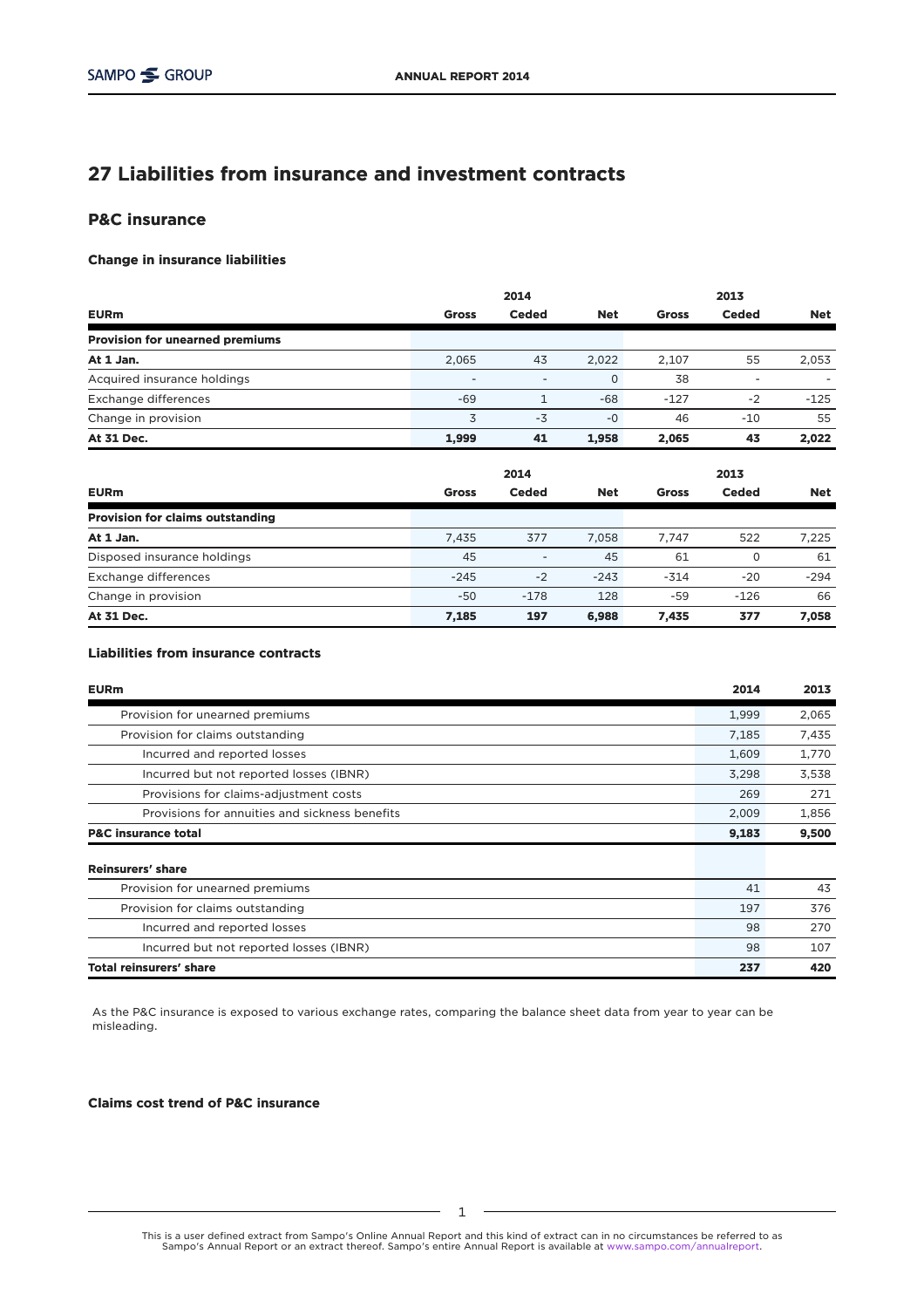2014

contracts

The tables below show the cost trend for the claims for different years. The upper part of the tables shows how an estimate of the total claims costs per claims year evolves annually. The lower section shows how large a share of this is presented in the balance sheet.

#### Claims costs before reinsurance

#### ESTIMATED CLAIMS COST

| <b>EURm</b>                                  | < 2004 | 2005  | 2006  | 2007  | 2008  | 2009  | 2010  | 2011  | 2012  | 2013  | 2014  | <b>Total</b> |
|----------------------------------------------|--------|-------|-------|-------|-------|-------|-------|-------|-------|-------|-------|--------------|
| At the close of the<br>claims year           | 9,825  | 2,517 | 2,522 | 2,588 | 2,715 | 2,718 | 2,829 | 2,914 | 2,953 | 2,851 | 2,835 |              |
| One year later                               | 9,792  | 2,465 | 2,504 | 2,584 | 2,672 | 2,669 | 2,869 | 3,028 | 2,940 | 2,879 |       |              |
| Two years later                              | 9.809  | 2,412 | 2,476 | 2,549 | 2,615 | 2,641 | 2,815 | 3,024 | 2,956 |       |       |              |
| Three years later                            | 9,823  | 2,385 | 2,475 | 2,518 | 2,588 | 2,601 | 2,814 | 3,012 |       |       |       |              |
| Four years later                             | 9,789  | 2,352 | 2,435 | 2,472 | 2,565 | 2,582 | 2,807 |       |       |       |       |              |
| Five years later                             | 9,833  | 2,319 | 2,388 | 2,448 | 2,551 | 2,559 |       |       |       |       |       |              |
| Six years later                              | 9,896  | 2,267 | 2,358 | 2,438 | 2,531 |       |       |       |       |       |       |              |
| Seven years later                            | 9,902  | 2,244 | 2,348 | 2,425 |       |       |       |       |       |       |       |              |
| Eight years later                            | 9,852  | 2,227 | 2,337 |       |       |       |       |       |       |       |       |              |
| Nine years later                             | 9,874  | 2,210 |       |       |       |       |       |       |       |       |       |              |
| Ten years later                              | 9,912  |       |       |       |       |       |       |       |       |       |       |              |
| Current estimate of total<br>claims costs    | 9,912  | 2,210 | 2,337 | 2,425 | 2,531 | 2,559 | 2,807 | 3,012 | 2,956 | 2,879 | 2,835 | 36,463       |
| <b>Total disbursed</b>                       | 7,349  | 2,013 | 2,110 | 2,169 | 2,271 | 2,261 | 2,470 | 2,590 | 2,475 | 2,268 | 1,572 | 29,548       |
| Provision reported in the<br>balance sheet   | 2,563  | 197   | 227   | 256   | 261   | 298   | 337   | 422   | 482   | 611   | 1,263 | 6,916        |
| of which established<br>vested annuities     | 1,390  | 73    | 80    | 77    | 70    | 59    | 75    | 65    | 62    | 47    | 10    | 2,009        |
| Provision for claims-<br>adjustment costs    |        |       |       |       |       |       |       |       |       |       |       | 269          |
| <b>Total provision reported</b><br>in the BS |        |       |       |       |       |       |       |       |       |       |       | 7,185        |

#### Claims costs after reinsurance

#### ESTIMATED CLAIMS COST

| <b>EURm</b> |                                    | < 2004 | 2005  | 2006  | 2007  | 2008  | 2009  | 2010  | 2011  | 2012  | 2013  | 2014  | <b>Total</b> |
|-------------|------------------------------------|--------|-------|-------|-------|-------|-------|-------|-------|-------|-------|-------|--------------|
|             | At the close of the<br>claims year | 9.070  | 2.375 | 2.418 | 2,490 | 2.598 | 2,604 | 2.691 | 2,756 | 2.756 | 2,801 | 2,795 |              |
|             | One year later                     | 9,022  | 2,318 | 2.390 | 2,480 | 2.567 | 2,572 | 2.738 | 2,829 | 2.741 | 2,829 |       |              |
|             | Two years later                    | 9,025  | 2,264 | 2,363 | 2,453 | 2,513 | 2,542 | 2.696 | 2,816 | 2,758 |       |       |              |
|             | Three years later                  | 9,032  | 2,244 | 2.367 | 2,422 | 2,487 | 2,515 | 2,689 | 2,810 |       |       |       |              |
|             | Four years later                   | 8.999  | 2.213 | 2.330 | 2.379 | 2.468 | 2.498 | 2.686 |       |       |       |       |              |
|             | Five years later                   | 8,998  | 2,181 | 2,289 | 2,355 | 2,455 | 2,474 |       |       |       |       |       |              |
|             | Six years later                    | 9.076  | 2,141 | 2,261 | 2,348 | 2,437 |       |       |       |       |       |       |              |
|             | Seven years later                  | 9,086  | 2,120 | 2,252 | 2,335 |       |       |       |       |       |       |       |              |
|             | Eight years later                  | 9,049  | 2,104 | 2,243 |       |       |       |       |       |       |       |       |              |
|             | Nine years later                   | 9,074  | 2,087 |       |       |       |       |       |       |       |       |       |              |
|             | Ten years later                    | 9,121  |       |       |       |       |       |       |       |       |       |       |              |
|             |                                    |        |       |       |       |       |       |       |       |       |       |       |              |

2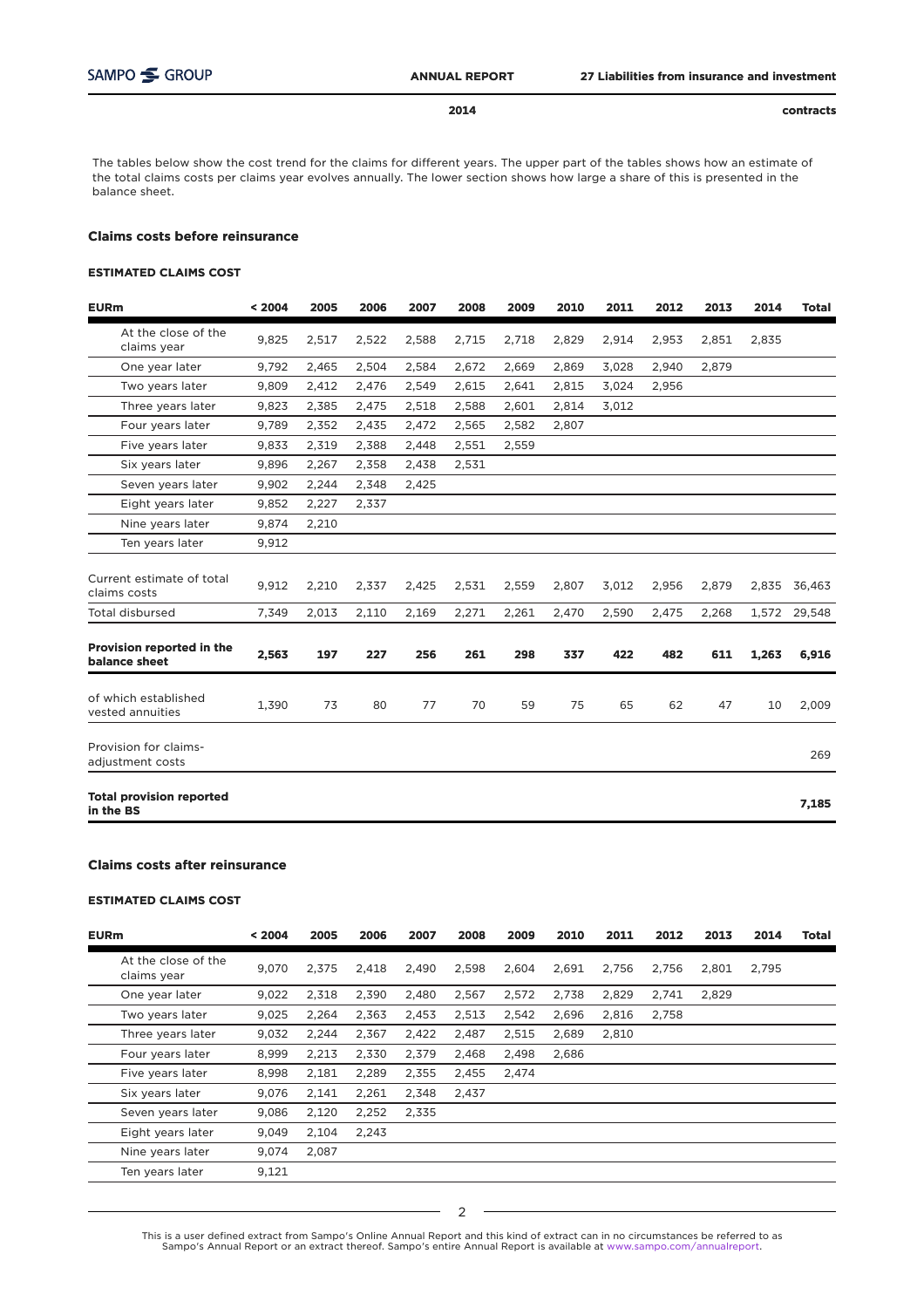| SAMPO SGROUP                                 |       |       |       |       | <b>ANNUAL REPORT</b> |       | 27 Liabilities from insurance and investment |       |       |       |       |           |
|----------------------------------------------|-------|-------|-------|-------|----------------------|-------|----------------------------------------------|-------|-------|-------|-------|-----------|
|                                              |       |       |       |       | 2014                 |       |                                              |       |       |       |       | contracts |
| Current estimate of total<br>claims costs    | 9,121 | 2,087 | 2,243 | 2,335 | 2,437                | 2,474 | 2,686                                        | 2,810 | 2,758 | 2,829 | 2,795 | 34,575    |
| <b>Total disbursed</b>                       | 6,617 | 1,897 | 2,022 | 2,083 | 2,180                | 2,184 | 2,361                                        | 2,409 | 2,304 | 2,241 | 1,559 | 27,856    |
| Provision reported in the<br>balance sheet   | 2,504 | 191   | 221   | 252   | 257                  | 290   | 325                                          | 402   | 454   | 588   | 1,236 | 6,719     |
| of which established<br>vested annuities     | 1,390 | 73    | 80    | 77    | 70                   | 59    | 75                                           | 65    | 62    | 47    | 10    | 2,009     |
| Provision for claims-<br>adjustment costs    |       |       |       |       |                      |       |                                              |       |       |       |       | 269       |
| <b>Total provision reported</b><br>in the BS |       |       |       |       |                      |       |                                              |       |       |       |       | 6,988     |

# Life insurance

Change in liabilities arising from other than unit-linked insurance and investment contracts

| <b>EURm</b>                   | <b>Insurance</b><br>contracts | <b>Investment</b><br>contracts | <b>Total</b> |
|-------------------------------|-------------------------------|--------------------------------|--------------|
| At 1 Jan. 2014                | 3,924                         | 4                              | 3,928        |
| Premiums                      | 148                           |                                | 149          |
| Claims paid                   | $-397$                        | $-0$                           | $-397$       |
| Expense charge                | $-36$                         |                                | $-36$        |
| Guaranteed interest           | 131                           |                                | 131          |
| <b>Bonuses</b>                | $\mathbf 0$                   |                                | $\mathbf{o}$ |
| Portfolio transfers           | 1,337                         |                                | 1,337        |
| Other                         | $-48$                         | $-0$                           | $-48$        |
| At 31 Dec. 2014               | 5,061                         | 4                              | 5,065        |
| Reinsurers' share             | $-3$                          |                                | $-3$         |
| Net liability at 31 Dec. 2014 | 5,058                         | 4                              | 5,062        |

| <b>EURm</b>                   | <b>Insurance</b><br>contracts | Investment<br>contracts | <b>Total</b>            |
|-------------------------------|-------------------------------|-------------------------|-------------------------|
|                               |                               |                         |                         |
| At 1 Jan. 2013                | 4,065                         | 6                       | 4,071                   |
| Premiums                      | 159                           | 0                       | 159                     |
| Claims paid                   | $-396$                        | $-1$                    | $-396$                  |
| Expense charge                | $-37$                         | $-0$                    | $-37$                   |
| Guaranteed interest           | 139                           | 0                       | 139                     |
| <b>Bonuses</b>                | 3                             | 0                       | $\overline{\mathbf{3}}$ |
| Other                         | $-11$                         | $-1$                    | $-12$                   |
| At 31 Dec. 2013               | 3,924                         | 4                       | 3,927                   |
| Reinsurers' share             | $-3$                          |                         | $-3$                    |
| Net liability at 31 Dec. 2013 | 3,921                         | 4                       | 3,925                   |

## Change in liabilities arising from unit-linked insurance and investment contracts

| <b>EURm</b>    | <b>Insurance</b><br>contracts | Investment<br>contracts | <b>Total</b> |
|----------------|-------------------------------|-------------------------|--------------|
| At 1 Jan. 2014 | 3,095                         | 1.522                   | 4,617        |

This is a user defined extract from Sampo's Online Annual Report and this kind of extract can in no circumstances be referred to as<br>Sampo's Annual Report or an extract thereof. Sampo's entire Annual Report is available at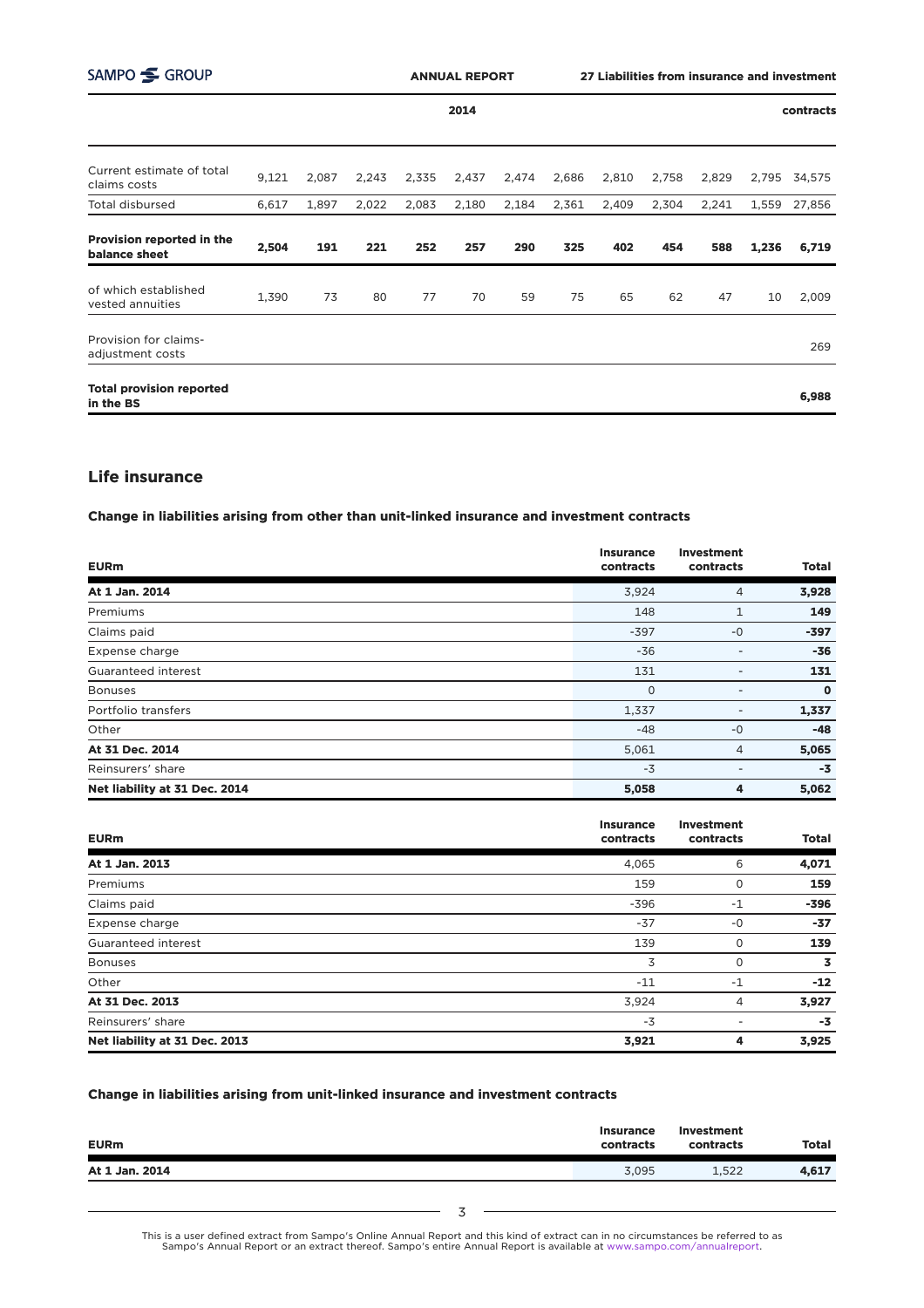2014

contracts

| Premiums        | 513    | 448    | 961    |
|-----------------|--------|--------|--------|
| Claims paid     | $-191$ | $-294$ | $-485$ |
| Expense charge  | $-39$  | $-21$  | $-60$  |
| Other           | 220    | 59     | 279    |
| At 31 Dec. 2014 | 3,599  | 1,714  | 5,312  |
|                 |        |        |        |
| At 1 Jan. 2013  | 2,665  | 1,168  | 3,833  |
| Premiums        | 469    | 440    | 909    |
| Claims paid     | $-173$ | $-172$ | $-345$ |
| Expense charge  | $-36$  | $-18$  | $-54$  |
| Other           | 169    | 104    | 274    |
| At 31 Dec. 2013 | 3,095  | 1,522  | 4,617  |

The liabilities at 1 Jan. and at 31 Dec. include the future bonus reserves and the effect of the reserve for the decreased discount rate. The calculation is based on items before reinsurers' share. A more detailed specification of changes in insurance liabilities is presented in Group's Risk Management.

| <b>EURm</b>                                                                    | 2014           | 2013           |
|--------------------------------------------------------------------------------|----------------|----------------|
| <b>Insurance contracts</b>                                                     |                |                |
| Liabilities for contracts with discretionary participation feature<br>(DPF)    |                |                |
| Provision for unearned premiums                                                | 2,625          | 1,969          |
| Provision for claims outstanding                                               | 2,434          | 1,948          |
| Liabilities for contracts without discretionary participation feature<br>(DPF) |                |                |
| Provision for unearned premiums                                                | ÷              | 0              |
| Provision for claims outstanding                                               |                | $\mathbf{1}$   |
| <b>Total</b>                                                                   | 5,059          | 3,918          |
| Assumed reinsurance                                                            |                |                |
| Provision for unearned premiums                                                | $\mathbf{1}$   | 4              |
| Provision for claims outstanding                                               | $\mathsf{O}$   | $\overline{2}$ |
| <b>Total</b>                                                                   | $\overline{2}$ | 5              |
| Insurance contracts total                                                      |                |                |
| Provision for unearned premiums                                                | 2,626          | 1,973          |
| Provision for claims outstanding                                               | 2,434          | 1,951          |
| <b>Total</b>                                                                   | 5,061          | 3,924          |
| <b>Investment contracts</b>                                                    |                |                |
| Liabilities for contracts with discretionary participation feature<br>(DPF)    |                |                |
| Provision for unearned premiums                                                | $\overline{4}$ | 4              |
| Liabilities for insurance and investment contracts total                       |                |                |
| Provision for unearned premiums                                                | 2,631          | 1,976          |
| Provision for claims outstanding                                               | 2,434          | 1,951          |
| Life insurance total                                                           | 5,065          | 3,927          |
| <b>Reinsurers' share</b>                                                       |                |                |
| Provision for claims outstanding                                               | -3             | -3             |

Investment contracts do not include a provision for claims outstanding.

This is a user defined extract from Sampo's Online Annual Report and this kind of extract can in no circumstances be referred to as<br>Sampo's Annual Report or an extract thereof. Sampo's entire Annual Report is available at